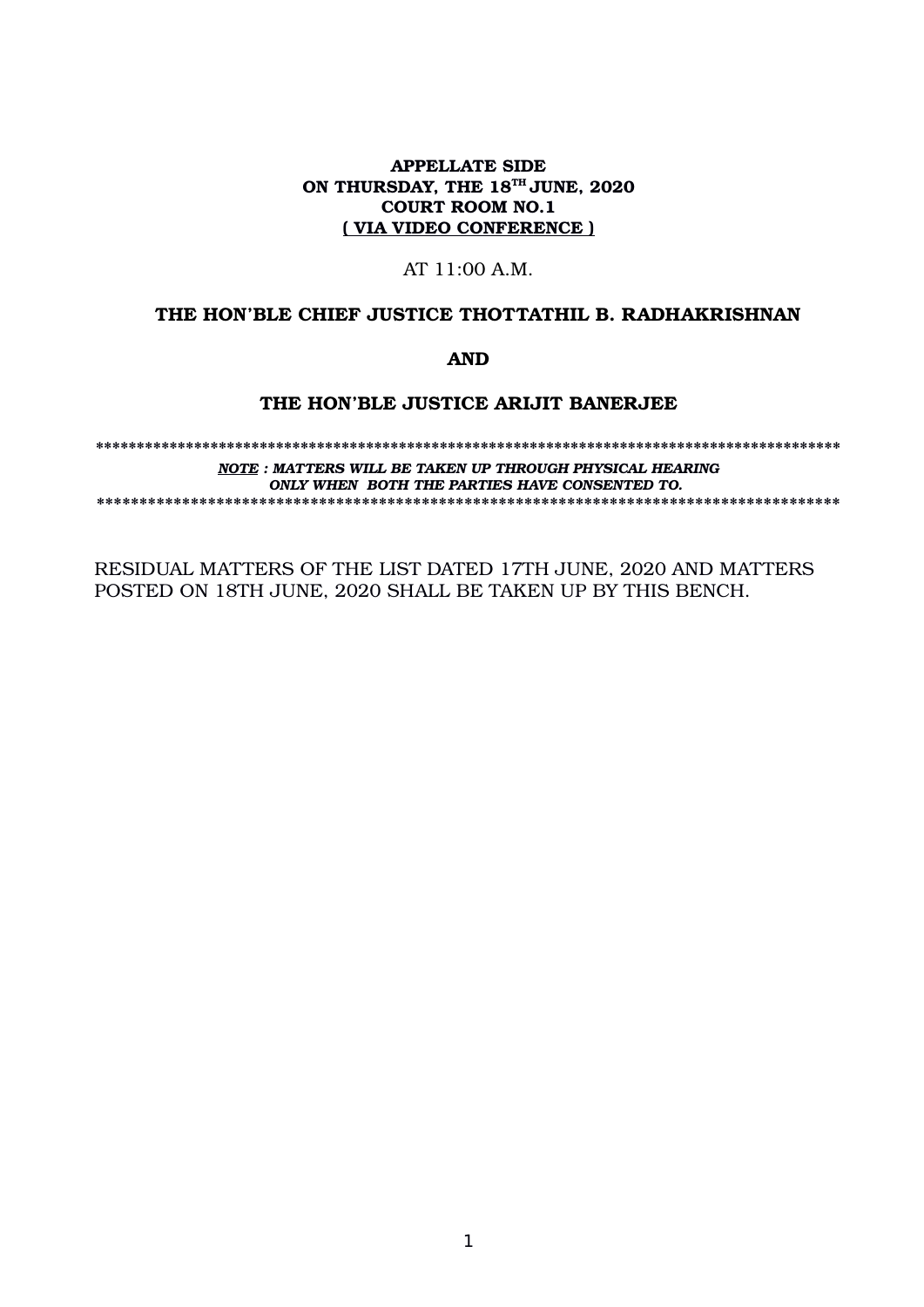# APPELLATE SIDE ON THURSDAY, THE 18<sup>TH</sup> JUNE, 2020 COURT ROOM NO.16 ( VIA VIDEO CONFERENCE )

# AT 11:00 A.M.

### THE HON'BLE JUSTICE HARISH TANDON

# AND

## THE HON'BLE JUSTICE JAY SENGUPTA

\*\*\*\*\*\*\*\*\*\*\*\*\*\*\*\*\*\*\*\*\*\*\*\*\*\*\*\*\*\*\*\*\*\*\*\*\*\*\*\*\*\*\*\*\*\*\*\*\*\*\*\*\*\*\*\*\*\*\*\*\*\*\*\*\*\*\*\*\*\*\*\*\*\*\*\*\*\*\*\*\*\*\*\*\*\*\*

*NOTE : MATTERS WILL BE TAKEN UP THROUGH PHYSICAL HEARING ONLY WHEN BOTH THE PARTIES HAVE CONSENTED TO.*

\*\*\*\*\*\*\*\*\*\*\*\*\*\*\*\*\*\*\*\*\*\*\*\*\*\*\*\*\*\*\*\*\*\*\*\*\*\*\*\*\*\*\*\*\*\*\*\*\*\*\*\*\*\*\*\*\*\*\*\*\*\*\*\*\*\*\*\*\*\*\*\*\*\*\*\*\*\*\*\*\*\*\*\*\*\*\*

### APPLICATION FOR BAIL

| 1. CRM 3623/2020                    | AMALESH KR. MONDAL @ SONU Vs<br>STATE OF WEST BENGAL            | <b>SUBIR DEBNATH</b>      |
|-------------------------------------|-----------------------------------------------------------------|---------------------------|
| 2. CRM 3917/2020                    | MD NIZAMUDDIN @NIZAM Vs<br>STATE OF WEST BENGAL                 | <b>SANTANU MAJI</b>       |
| 3. CRM 4120/2020                    | SUBRATA BAISHAMALI @ SANU BAISHAMALI Vs<br>STATE OF WEST BENGAL | <b>JAKIR HOSSAIN</b>      |
| 4. CRM 4123/2020                    | ASADUL GOLDER @ MITHUN Vs<br>STATE OF WEST BENGAL               | <b>SHAHAN SHAH</b>        |
| 5. CRM 4125/2020                    | SURAJIT DHARA Vs<br>STATE OF WEST BENGAL                        | <b>SANTANU MAJI</b>       |
| 6. CRM 4126/2020<br>CRAN 2334/2020  | ARPAN SHIKARI@SHIKARI@ARFAN SIKARI Vs<br>STATE OF WEST BENGAL   | <b>SUMAN DE</b>           |
| 7. CRM 4130/2020<br>CRAN 2337/2020  | <b>PRABIN BISWAS Vs</b><br>STATE OF WEST BENGAL                 | SAYANTAN SINHA            |
| 8. CRM 4131/2020<br>CRAN 2338/2020  | UPESH MANGER@UPESH MANGAR Vs<br>STATE OF WEST BENGAL            | <b>ARNAB SAHA</b>         |
| 9. CRM 4133/2020<br>CRAN 2340/2020  | <b>RAJIB MALLICK Vs</b><br>STATE OF WEST BENGAL & ANR           | DEBAPRATIM GUHA           |
| 10. CRM 4135/2020<br>CRAN 2342/2020 | NARU SHAW @ TAPAS SHAW Vs<br>STATE OF WEST BENGAL               | <b>RAMASHIS MUKHERJEE</b> |
| 11. CRM 4136/2020                   | <b>AJIMUL ISLAM Vs</b><br>STATE OF WEST BENGAL                  | <b>JEENAI RUDRA</b>       |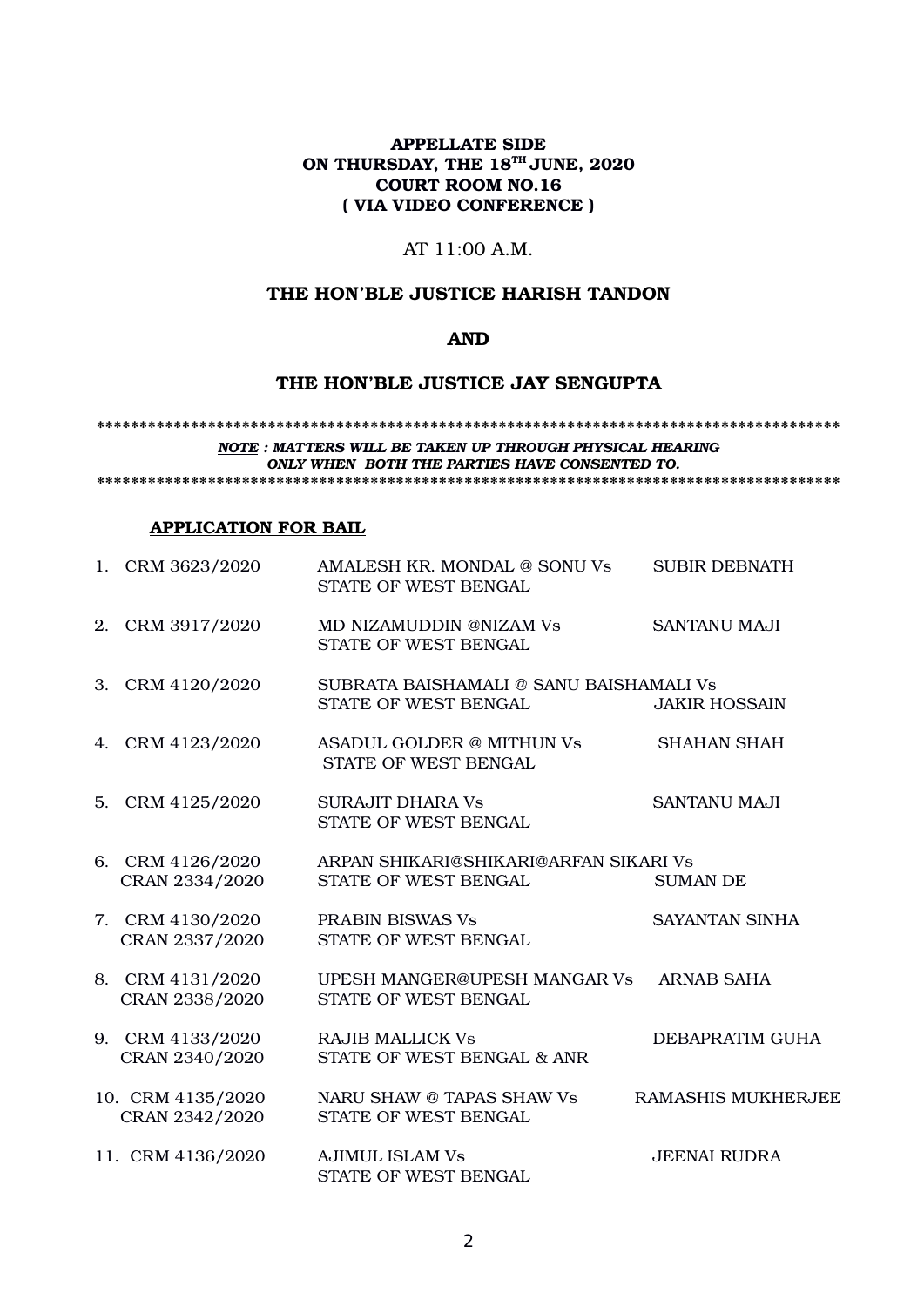| 12. CRM 4138/2020<br>CRAN 2343/2020 | <b>SELIM MOLLA Vs</b><br>STATE OF WEST BENGAL                | RAMASHIS MUKHERJEE              |
|-------------------------------------|--------------------------------------------------------------|---------------------------------|
| 13. CRM 4140/2020<br>CRAN 2345/2020 | <b>PALASH BARUI Vs</b><br>STATE OF WEST BENGAL               | SUMITAVA CHAKRABORTY            |
| 14. CRM 4146/2020<br>CRAN 2350/2020 | <b>SANGRAM ORAON Vs</b><br>STATE OF WEST BENGAL              | <b>KALIPADA DAS</b>             |
| 15. CRM 4164/2020                   | <b>BAPI CHAKRABORTY &amp; ANR Vs</b><br>STATE OF WEST BENGAL | <b>ARINDAM ROY</b>              |
| 16. CRM 4166/2020<br>CRAN 2364/2020 | SHAKTIPADA MAITY@BAPI Vs<br>STATE OF WEST BENGAL             | <b>MAZHAR HOSSAIN CHOWDHURY</b> |
| 17. CRM 4167/2020                   | <b>ANIMESH MONDAL Vs</b><br>STATE OF WEST BENGAL             | ATIS KR. BISWAS                 |
| 18. CRM 4170/2020                   | SIMA SEIKH @ NASIMA KHATOON Vs<br>STATE OF WEST BENGAL       | DEBAJIT KUNDU                   |
| 19. CRM 4171/2020<br>CRAN 2366/2020 | MUSTAKIN SHAHAJI @ SAHAJI Vs<br>STATE OF WEST BENGAL         | <b>SUMANTA DAS</b>              |
| 20. CRM 4172/2020                   | <b>SK. SAHADAT Vs</b><br>STATE OF WEST BENGAL                | <b>MD. KHAIRUL</b>              |
| 21. CRM 4174/2020<br>CRAN 2368/2020 | <b>RAJESH NAYEK &amp; ORS Vs</b><br>STATE OF WEST BENGAL     | ANGSHUMAN CHAKRABORTY           |
| 22. CRM 4177/2020<br>CRAN 2371/2020 | SANJIB KR. ADHYA Vs<br>STATE OF WEST BENGAL                  | <b>SARWAR JAHAN</b>             |
| 23. CRM 4179/2020                   | <b>MAJIBUR RAHAMAN Vs</b><br>STATE OF WEST BENGAL            | MRITUNJOY CHATTERJEE            |
| 24. CRM 4180/2020<br>CRAN 2372/2020 | <b>MUSLIM HOSSAIN Vs</b><br>STATE OF WEST BENGAL             | MITRYUNJOY CHATTERJEE           |
| 25. CRM 4471/2020                   | SUMON PRAMANIK @ CHAYAN PRAMANIK Vs<br>STATE OF WEST BENGAL  | SANDIP KUMAR BHATTACHARYYA      |

# APPLICATION FOR ANTICIPATORY BAIL

| 26. CRM 3804/2020                   | KUSADHAJ MONDAL & ORS. Vs               | ARINDAM JANA           |
|-------------------------------------|-----------------------------------------|------------------------|
| CRAN 2061/2020                      | STATE OF WEST BENGAL                    |                        |
| 27. CRM 3979/2020                   | MAHAIMEN SEKH @ MAHASIN SK & ORS Vs     |                        |
| CRAN 2204/2020                      | STATE OF WEST BENGAL                    | ARNAB CHATTERJEE       |
| 28. CRM 3808/2020<br>CRAN 2065/2020 | TRIBENI SHAW Vs<br>STATE OF WEST BENGAL | APURBA KR. CHAKRABORTY |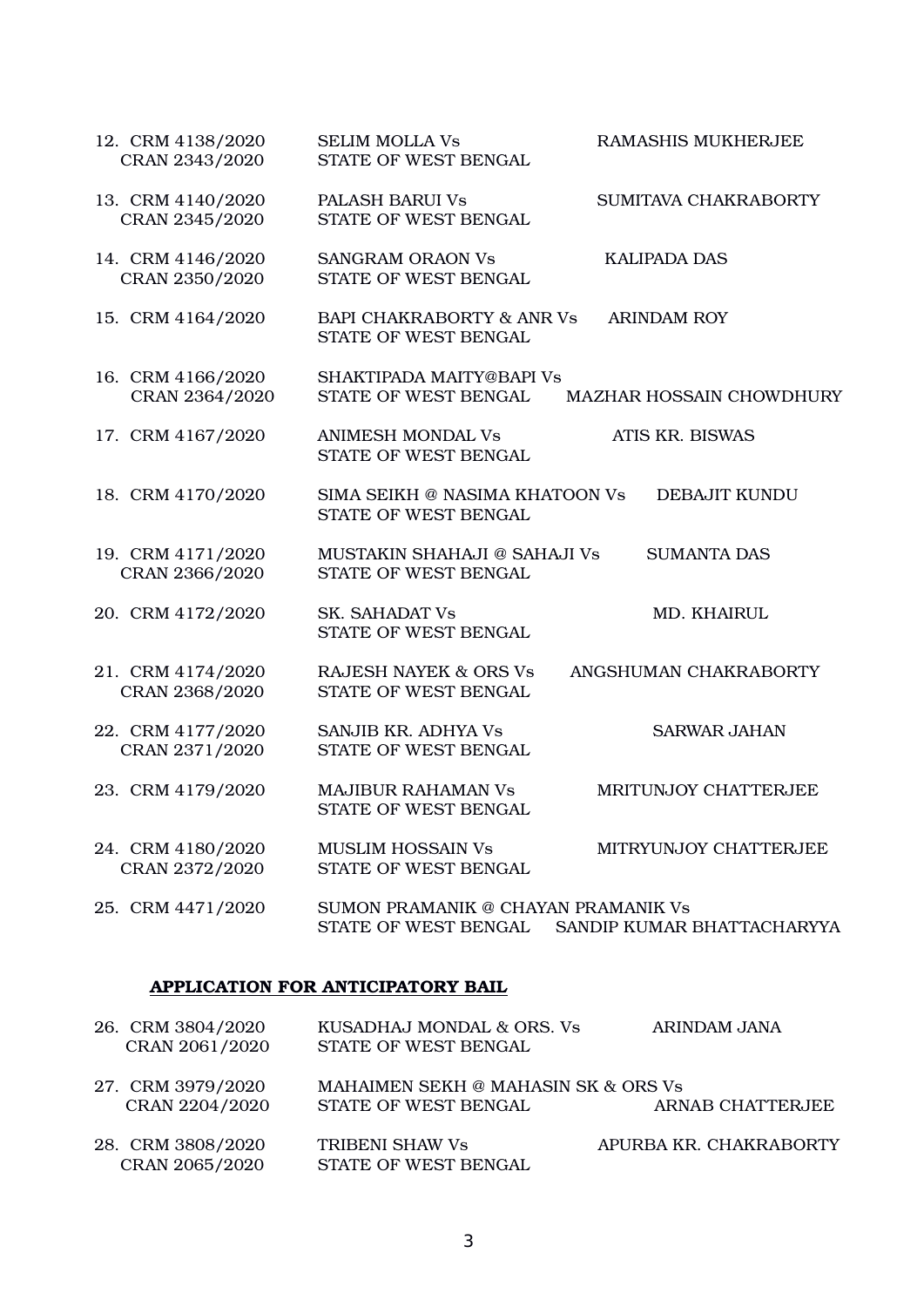| 29. CRM 3796/2020<br>CRAN 2052/2020 | DIPAMKAR MONDAL @ GURUPADA MONDAL & ANR. Vs<br>STATE OF WEST BENGAL    | <b>MAZHAR HOSSAIN CHOWDHURY</b> |
|-------------------------------------|------------------------------------------------------------------------|---------------------------------|
| 30. CRM 3778/2020                   | <b>BUBA SAHA @ BURO SAHA Vs</b><br>STATE OF WEST BENGAL                | <b>JEENIA RUDRA</b>             |
| 31. CRM 3749/2020                   | <b>ARUN GHOSH Vs</b><br>STATE OF WEST BENGAL                           | <b>ARINDAM ROY</b>              |
| 32. CRM 3715/2020                   | ASRAUL SK @ ASRAUL SEIKH @ ASARUL SK @ ASHA Vs<br>STATE OF WEST BENGAL | <b>ARINDAM ROY</b>              |
| 33. CRM 4162/2020<br>CRAN 2362/2020 | <b>BARUN HALDAR Vs</b><br>STATE OF WEST BENGAL                         | <b>BITASOK BANERJEE</b>         |
| 34. CRM 4163/2020<br>CRAN 2363/2020 | <b>AINAL HOQUE Vs</b><br>STATE OF WEST BENGAL                          | D N BANDOPADHYAY                |
| 35. CRM 4165/2020                   | <b>GOPAL GHOSH &amp; ORS Vs</b><br>STATE OF WEST BENGAL                | DEBAJIT KUNDU                   |
| 36. CRM 4168/2020                   | <b>BIRAJ SK &amp; ORS Vs</b><br>STATE OF WEST BENGAL                   | <b>ARINDAM ROY</b>              |
| 37. CRM 4169/2020<br>CRAN 2365/2020 | <b>SOUVIK PATRA &amp; ORS Vs</b><br>STATE OF WEST BENGAL               | PRAVASH BHATTACHARYA            |
| 38. CRM 4175/2020<br>CRAN 2369/2020 | <b>NURUL ISLAM Vs</b><br>STATE OF WEST BENGAL                          | <b>AVINABA PATRA</b>            |
| 39. CRM 4176/2020                   | <b>NARAYAN DEY Vs</b><br>STATE OF WEST BENGAL                          | <b>MALAY BHATTACHARYA</b>       |
| 40. CRM 4178/2020                   | <b>SAHANUR LASKAR Vs</b><br>STATE OF WEST BENGAL                       | <b>RAVI RANJAN KUMAR</b>        |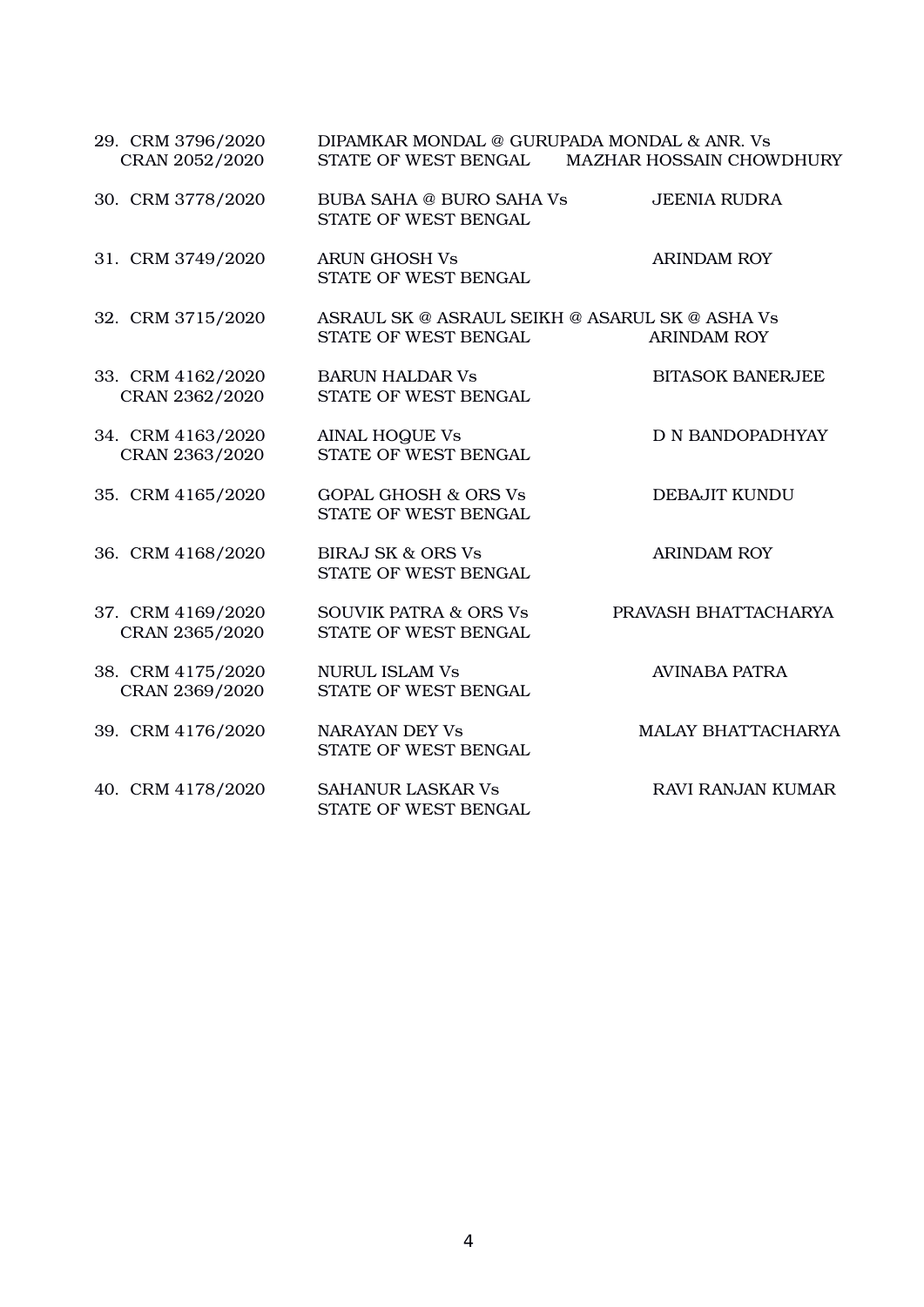## APPELLATE SIDE ON THURSDAY, THE 18<sup>TH</sup> JUNE, 2020 COURT ROOM NO.8 ( VIA VIDEO CONFERENCE )

## AT 11:00 A.M.

### THE HON'BLE JUSTICE SOUMEN SEN

## AND

# THE HON'BLE JUSTICE TIRTHANKAR GHOSH

#### \*\*\*\*\*\*\*\*\*\*\*\*\*\*\*\*\*\*\*\*\*\*\*\*\*\*\*\*\*\*\*\*\*\*\*\*\*\*\*\*\*\*\*\*\*\*\*\*\*\*\*\*\*\*\*\*\*\*\*\*\*\*\*\*\*\*\*\*\*\*\*\*\*\*\*\*\*\*\*\*\*\*\*\*\*\*\*\*\*\*\*\*\*\*\* *NOTE : MATTERS WILL BE TAKEN UP THROUGH PHYSICAL HEARING ONLY WHEN BOTH THE PARTIES HAVE CONSENTED TO.*

*\*\*\*\*\*\*\*\*\*\*\*\*\*\*\*\*\*\*\*\*\*\*\*\*\*\*\*\*\*\*\*\*\*\*\*\*\*\*\*\*\*\*\*\*\*\*\*\*\*\*\*\*\*\*\*\*\*\*\*\*\*\*\*\*\*\*\*\*\*\*\*\*\*\*\*\*\*\*\*\*\*\*\*\*\*\*\*\*\*\*\*\*\*\*\**

## APPLICATION FOR BAIL

| 1. CRM 2207/2020                   | LOKENATH PRAMANICK Vs<br><b>UNION OF INDIA</b>                         | ARKA CHAKRABORTY        |
|------------------------------------|------------------------------------------------------------------------|-------------------------|
| 2. CRM 4147/2020<br>CRAN 2406/2020 | <b>PRANTOSH DHAR &amp; ANR. Vs</b><br>STATE OF WEST BENGAL             | <b>JAGRITI MISHRA</b>   |
| 3. CRM 4148/2020<br>CRAN 2351/2020 | <b>SRABANTI DEBNATH &amp; ANR Vs</b><br>STATE OF WEST BENGAL           | <b>SAYAN DE</b>         |
| 4. CRM 4149/2020<br>CRAN 2352/2020 | <b>BIMAL @ BIMOL DAS Vs</b><br>STATE OF WEST BENGAL                    | SHIBAJI KUMAR DAS       |
| 5. CRM 4150/2020<br>CRAN 2353/2020 | BISHA BARAI @ BISWANATH BARAI Vs<br>STATE OF WEST BENGAL               | <b>SK. SAHJAHAN ALI</b> |
| 6. CRM 4152/2020                   | <b>SHRIBAS BISWAS Vs</b><br>STATE OF WEST BENGAL                       | <b>ROBIUL ISLAM</b>     |
| 7. CRM 4153/2020<br>CRAN 2358/2020 | SRIMANTO MONDAL @ BHOMBAL @ SRIMANTA MONDAL Vs<br>STATE OF WEST BENGAL | RAMASHIS MUKHERJEE      |
| 8. CRM 4154/2020<br>CRAN 2357/2020 | <b>BIPLAB BISWAS Vs</b><br>STATE OF WEST BENGAL                        | PRAJNADEEPTA ROY        |
| 9. CRM 4155/2020<br>CRAN 2356/2020 | <b>BAPI SK@MONDAL &amp; ORS Vs</b><br>STATE OF WEST BENGAL             | <b>D N BANDOPADHYAY</b> |
| 10. CRM 4158/2020                  | <b>JOYNAL SARDAR Vs</b><br>STATE OF WEST BENGAL                        | SANTANU MAJI            |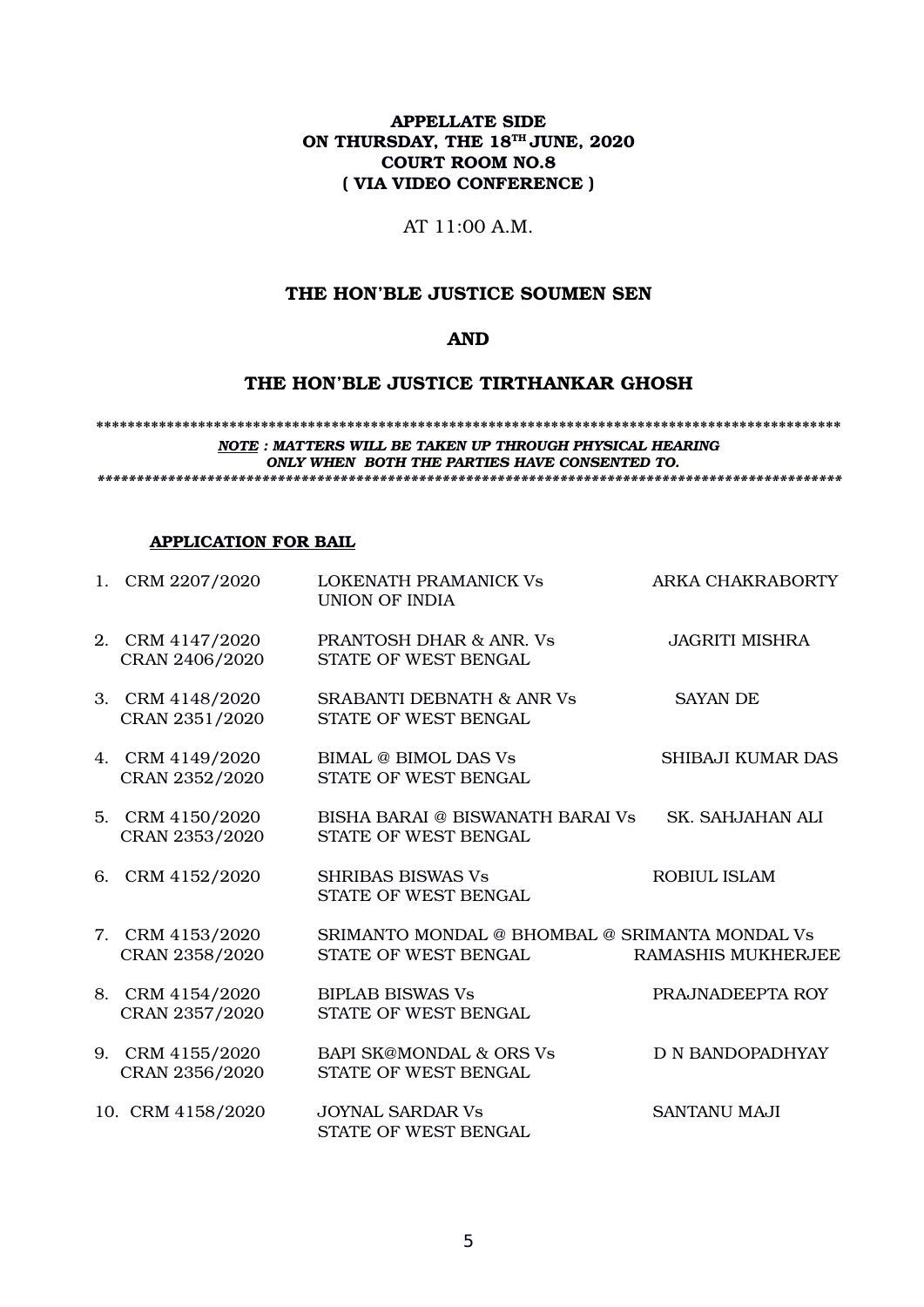# APPLICATION FOR ANTICIPATORY BAIL

| 11. CRM 4059/2020<br>CRAN 2270/2020 | RAJESH DAS @ RAJES DAS Vs<br>STATE OF WEST BENGAL           | <b>SOMNATH ADHIKARY</b> |
|-------------------------------------|-------------------------------------------------------------|-------------------------|
| 12. CRM 4069/2020<br>CRAN 2281/2020 | <b>DULAL SK Vs</b><br>STATE OF WEST BENGAL                  | SOUMYAJIT DAS MAHAPATRA |
| 13. CRM 4072/2020<br>CRAN 2284/2020 | PINTU KUMDU Vs<br>STATE OF WEST BENGAL                      | <b>NAZIR AHMED</b>      |
| 14. CRM 4073/2020                   | NAYAN GHOSH & ANR Vs<br>STATE OF WEST BENGAL                | <b>ARINDAM ROY</b>      |
| 15. CRM 4075/2020                   | MENTU SK @ MOHAMMAD MENTU SK Vs<br>STATE OF WEST BENGAL     | <b>ARINDAM ROY</b>      |
| 16. CRM 4076/2020<br>CRAN 2286/2020 | SARIYAT SEIKH @ SK Vs<br>STATE OF WEST BENGAL & ANR         | <b>MOUNICK GHOSH</b>    |
| 17. CRM 4079/2020<br>CRAN 2288/2020 | <b>MOSTAPHA Vs</b><br>STATE OF WEST BENGAL & ANR            | <b>MOUNICK GHOSH</b>    |
| 18. CRM 4081/2020<br>CRAN 2289/2020 | <b>AMULYA MONDAL Vs</b><br>STATE OF WEST BENGAL             | <b>KARABI ROY</b>       |
| 19. CRM 4084/2020<br>CRAN 2292/2020 | <b>DURGA RAJBANSHI &amp; ANR Vs</b><br>STATE OF WEST BENGAL | <b>SOMNATH ADHIKARY</b> |
| 20. CRM 4086/2020<br>CRAN 2295/2020 | <b>BIPLOB ROY Vs</b><br>STATE OF WEST BENGAL                | ARNAB SAHA              |
| 21. CRM 4087/2020<br>CRAN 2297/2020 | <b>SANATAN DAS @ NARU Vs</b><br>STATE OF WEST BENGAL        | DEV KUMAR SHARMA        |
| 22. CRM 4088/2020<br>CRAN 2296/2020 | ARUN KUMAR MONDAL @ ARUN MONDAL Vs<br>STATE OF WEST BENGAL  | <b>BITASOK BANERJEE</b> |
| 23. CRM 4091/2020<br>CRAN 2299/2020 | BISWANATH RUIDAS & ANR Vs<br>STATE OF WEST BENGAL           | <b>AVIK GHATAK</b>      |
| 24. CRM 4092/2020<br>CRAN 2300/2020 | <b>RAKIB SK Vs</b><br>STATE OF WEST BENGAL                  | DEBAPRIYA SAMANTA       |
| 25. CRM 4095/2020<br>CRAN 2303/2020 | ABUL KALM KARI @ ABUL KALAM Vs<br>STATE OF WEST BENGAL      | DEBAPRIYA SAMANTA       |
| 26. CRM 4097/2020                   | <b>MANAB DAS Vs</b><br>STATE OF WEST BENGAL                 | NILMONI MITRA           |
| 27. CRM 4106/2020                   | <b>AJOY JAISAWAL Vs</b><br>STATE OF WEST BENGAL             | ARKA CHAKRABORTY        |
| 28. CRM 4109/2020                   | <b>SORU SEIKH Vs</b>                                        | <b>SWETA GANDHI</b>     |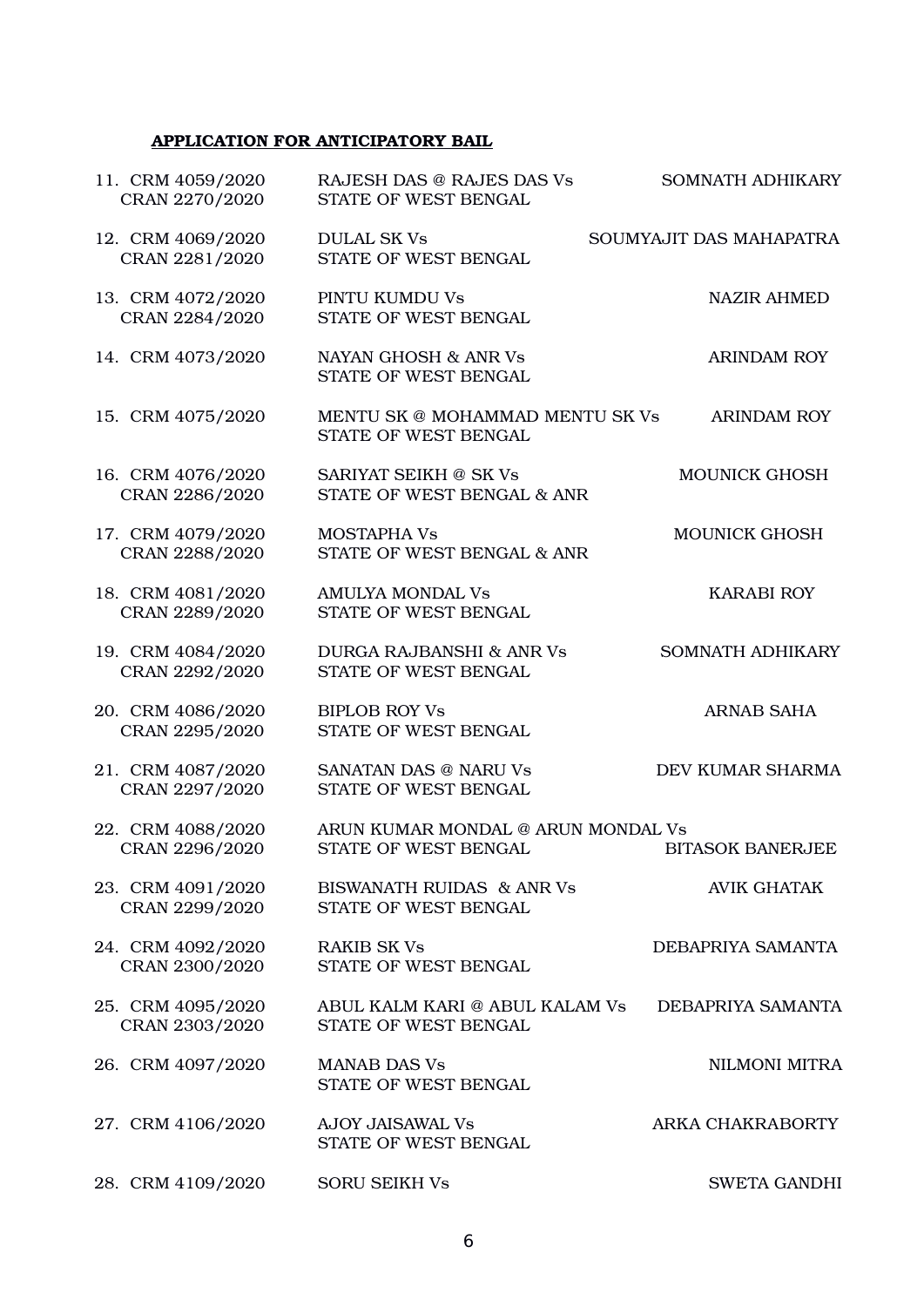| 29. CRM 4110/2020<br>CRAN 2316/2020 | FARIDA BIBI MOLLA @ HIRA BIBI Vs<br>STATE OF WEST BENGAL      | MD. SARWAR JAHAN         |
|-------------------------------------|---------------------------------------------------------------|--------------------------|
| 30. CRM 4113/2020<br>CRAN 2320/2020 | <b>SHYAMAPADA MAL &amp; ORS Vs</b><br>STATE OF WEST BENGAL    | <b>SUJOY SARKAR</b>      |
| 31. CRM 4114/2020<br>CRAN 2322/2020 | <b>JUGAL MAITY Vs</b><br>STATE OF WEST BENGAL                 | <b>UJJAL RAY</b>         |
| 32. CRM 4121/2020<br>CRAN 2326/2020 | <b>ANSAR ALI Vs</b><br>STATE OF WEST BENGAL                   | <b>ARUP SARKAR</b>       |
| 33. CRM 4122/2020<br>CRAN 2327/2020 | <b>REJAUL HAQUE &amp; ORS Vs</b><br>STATE OF WEST BENGAL      | <b>SACHIT TALUKDAR</b>   |
| 34. CRM 4124/2020                   | ABBAS UDDIN SARDAR & ORS. Vs<br>STATE OF WEST BENGAL          | PAROMITA MALAKAR (DUTTA) |
| 35. CRM 4127/2020<br>CRAN 2335/2020 | SAMSUL ALAM@MD SAMSUL ALAM Vs<br>STATE OF WEST BENGAL         | IQBAL HUSSAIN            |
| 36. CRM 4128/2020                   | <b>MD NAZRUL HUDA Vs</b><br>STATE OF WEST BENGAL              | <b>SUBRATA KARMAKAR</b>  |
| 37. CRM 4129/2020<br>CRAN 2336/2020 | <b>SHIPLU SAHA Vs</b><br>STATE OF WEST BENGAL                 | <b>ARNAB SAHA</b>        |
| 38. CRM 4132/2020<br>CRAN 2339/2020 | <b>GUNESWAR DAS@GUNSHWAR DAS Vs</b><br>STATE OF WEST BENGAL   | <b>ARNAB SAHA</b>        |
| 39. CRM 4137/2020                   | <b>BHADRESWAR MONDAL &amp; ANR Vs</b><br>STATE OF WEST BENGAL | <b>SANTANU MAJI</b>      |
| 40. CRM 4139/2020<br>CRAN 2344/2020 | <b>CHINMAY ROY Vs</b><br>STATE OF WEST BENGAL                 | <b>ARUNAVA GANGULY</b>   |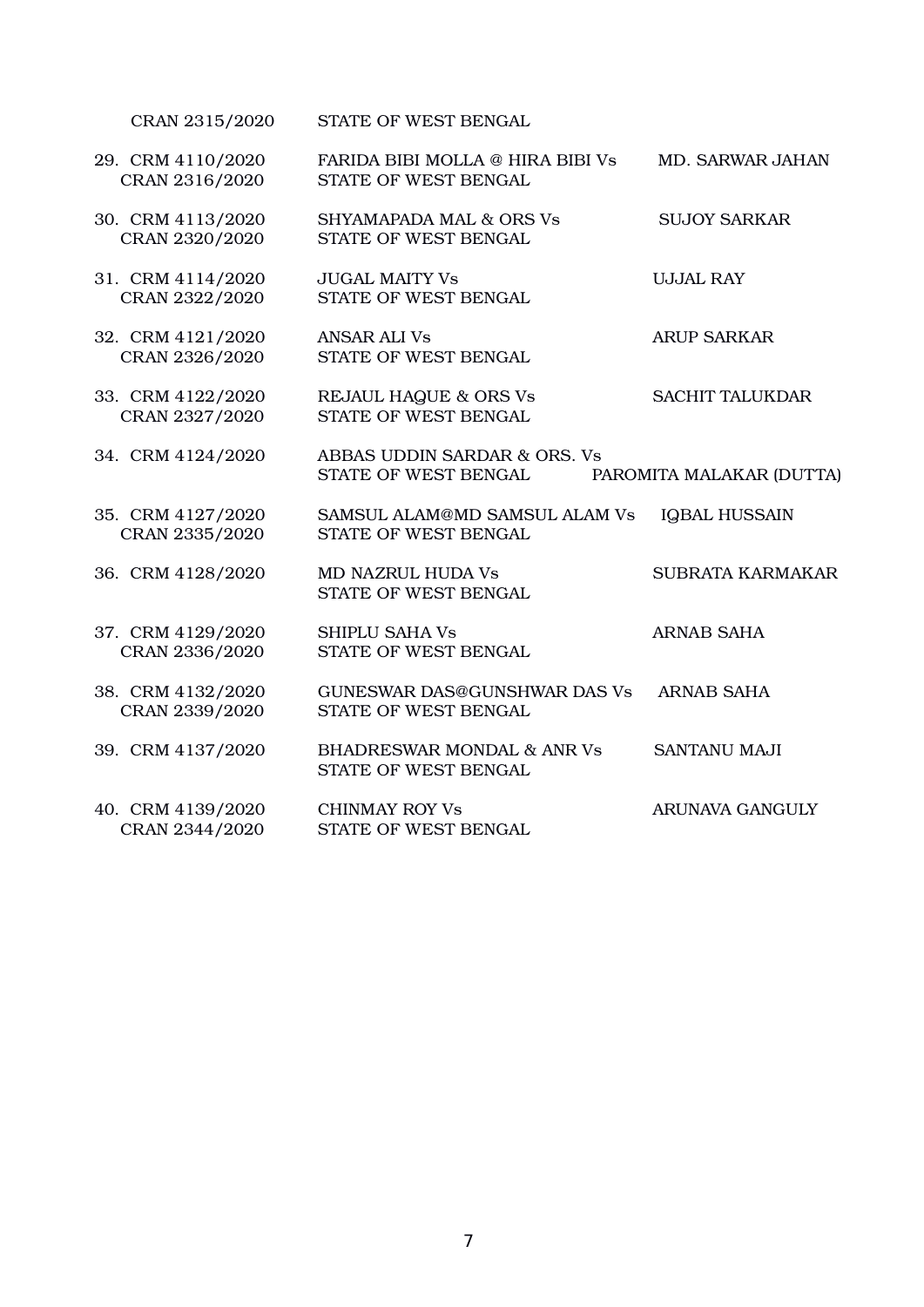# APPELLATE SIDE ON THURSDAY, THE  $18^{TH}$  JUNE, 2020 COURT ROOM NO.11

# AT 11:00 AM

# THE HON'BLE JUSTICE SAMAPTI CHATTERJEE

# AND

# THE HON'BLE JUSTICE HIRANMAY BHATTACHARYYA

\*\*\*\*\*\*\*\*\*\*\*\*\*\*\*\*\*\*\*\*\*\*\*\*\*\*\*\*\*\*\*\*\*\*\*\*\*\*\*\*\*\*\*\*\*\*\*\*\*\*\*\*\*\*\*\*\*\*\*\*\*\*\*\*\*\*\*\*\*\*\*\*\*\*\*\*\*\*\*\*\*\*\*\*\*\*\*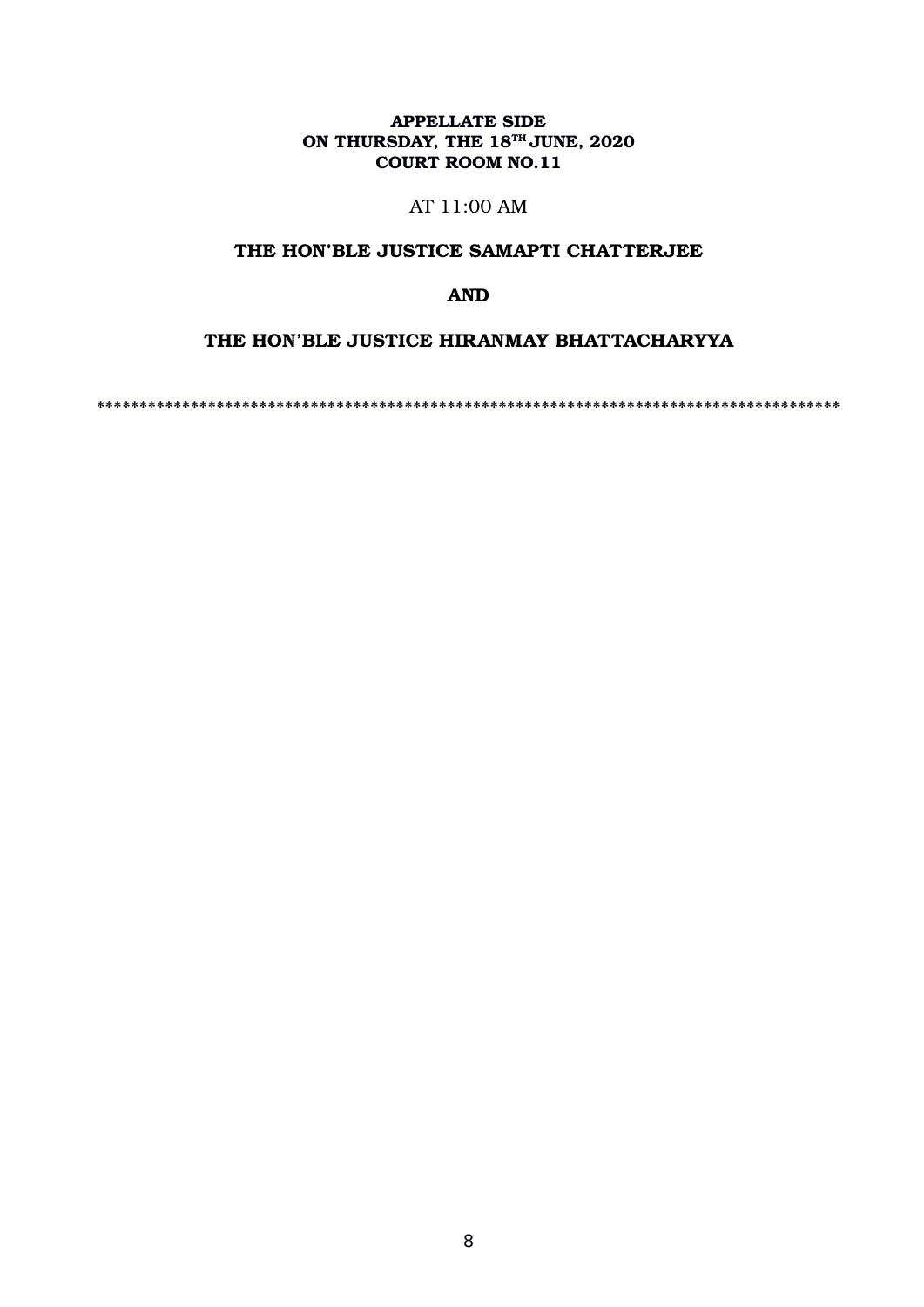## APPELLATE SIDE ON THURSDAY, THE  $18^{TH}$  JUNE, 2020 COURT ROOM NO.5

AT 11.00 A.M.

# THE HON'BLE JUSTICE S. K. PRASAD

### FOR JUDGMENT

| 1. CRM 10803/2019                   | ASOK DE Vs<br>STATE OF WEST BENGAL         | ANIRBAN TARAFDAR |
|-------------------------------------|--------------------------------------------|------------------|
| 2. CRM 10804/2019<br>CRAN 2406/2020 | SUBASISH MISHRA Vs<br>STATE OF WEST BENGAL | ANIRBAN TARAFDAR |

# ORIGINAL SIDE ON THURSDAY, THE 18<sup>TH</sup> JUNE, 2020 COURT ROOM NO.5

AFTER HOLDING THE BENCH OF APPELLATE SIDE

# THE HON'BLE JUSTICE S. K. PRASAD

# FOR JUDGMENT

1. GA 822/2020 GOLDEN EDGE ENGINEERING PVT. LTD. Vs AP 191/2020 BHARAT HEAVY ELECTRICALS LTD. SANANDA GANGULI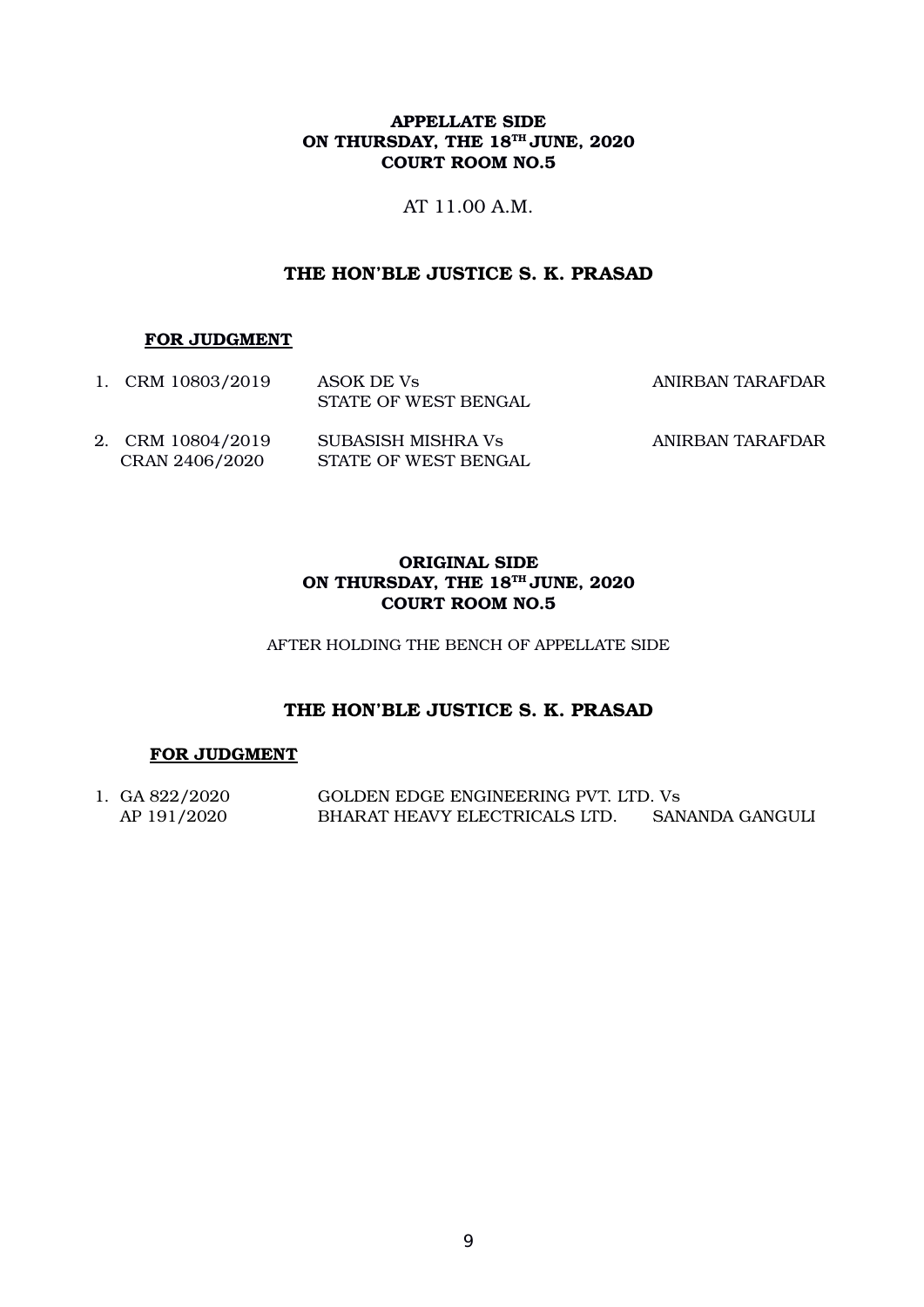### APPELLATE SIDE ON THURSDAY, THE 18<sup>TH</sup> JUNE, 2020 COURT ROOM NO.12

### THE HON'BLE JUSTICE RAVI KRISHAN KAPUR

#### \*\*\*\*\*\*\*\*\*\*\*\*\*\*\*\*\*\*\*\*\*\*\*\*\*\*\*\*\*\*\*\*\*\*\*\*\*\*\*\*\*\*\*\*\*\*\*\*\*\*\*\*\*\*\*\*\*\*\*\*\*\*\*\*\*\*\*\*\*\*\*\*\*\*\*\*\*\*\*\*\*\*\*\*\*\*\*\*\*\*\* *NOTE : MATTERS WILL BE TAKEN UP THROUGH PHYSICAL HEARING ONLY WHEN BOTH THE PARTIES HAVE CONSENTED TO.* \*\*\*\*\*\*\*\*\*\*\*\*\*\*\*\*\*\*\*\*\*\*\*\*\*\*\*\*\*\*\*\*\*\*\*\*\*\*\*\*\*\*\*\*\*\*\*\*\*\*\*\*\*\*\*\*\*\*\*\*\*\*\*\*\*\*\*\*\*\*\*\*\*\*\*\*\*\*\*\*\*\*\*\*\*\*\*\*\*\*\*

### **MOTION**

### (IN THE FIRST CLUSTER) FROM 11:00 AM TO 12 NOON

| 1. WP 4370W/2020<br><b>WITH</b><br>CAN 3112/2020<br>CAN 3113/2020 | <b>JAYNAL ABEDIN Vs</b><br>STATE OF WEST BENGAL & ORS                                 | <b>MD. KUTUNUDDIN</b>         |
|-------------------------------------------------------------------|---------------------------------------------------------------------------------------|-------------------------------|
| 2. WP 4254W/2020<br>CAN 3040/2020                                 | <b>ASHRAF ALI MONDAL Vs</b><br>STATE OF WEST BENGAL & ORS                             | <b>INDRAJIT BHATTACHARJEE</b> |
| 3. WP 5339W/2020<br>CAN 3143/2020                                 | M/S METACO INDIA Vs<br>STATE OF WEST BENGAL & ORS                                     | SUMITAVA CHAKRABORTY          |
| 4. WP 5367W/2020<br>CAN 3044/2020                                 | <b>BHASKAR MALLICK &amp; ORS Vs</b><br>STATE OF WEST BENGAL                           | <b>SUMAN BANERJEE</b>         |
| 5. WP 5435W/2020<br>CAN 3133/2020                                 | ARABINDA CHAKRABORTY Vs<br>COAL INDIA & ORS.                                          | SUBRATA BHATTACHARYYA         |
| 6. WP 5436W/2020                                                  | AJIT KUMAR DAS & ANR. Vs<br>UNION OF INDIA & ORS.                                     | <b>JAMIRUDDIN KHAN</b>        |
| 7. WP $5437W/2020$<br>CAN 3142/2020                               | <b>SK SAIJAD ALI Vs</b><br>STATE OF WEST BENGAL & ORS                                 | <b>SK SAHAJAHAN ALI</b>       |
| 8. WP 5445W/2020                                                  | SAIKAT MINI RICE MILL PVT. LTD. & ANR Vs SAKET SHARMA<br>W.B. S.E.D.C.L.& ORS         |                               |
| 9. WP 5446W/2020<br>CAN 3157/2020                                 | ASPEN REALCON PVT. LTD. Vs<br>THE W.B. HOUSING DEVELOPMENT CORPORATION (WBHIDCO)& ORS | <b>ARUNABHA SOM</b>           |
| 10. WP 5447W/2020                                                 | <b>UJJAL BANERJEE Vs</b><br><b>UNION OF INDIA &amp; ORS</b>                           | PAMPA DEY (DHABAL)            |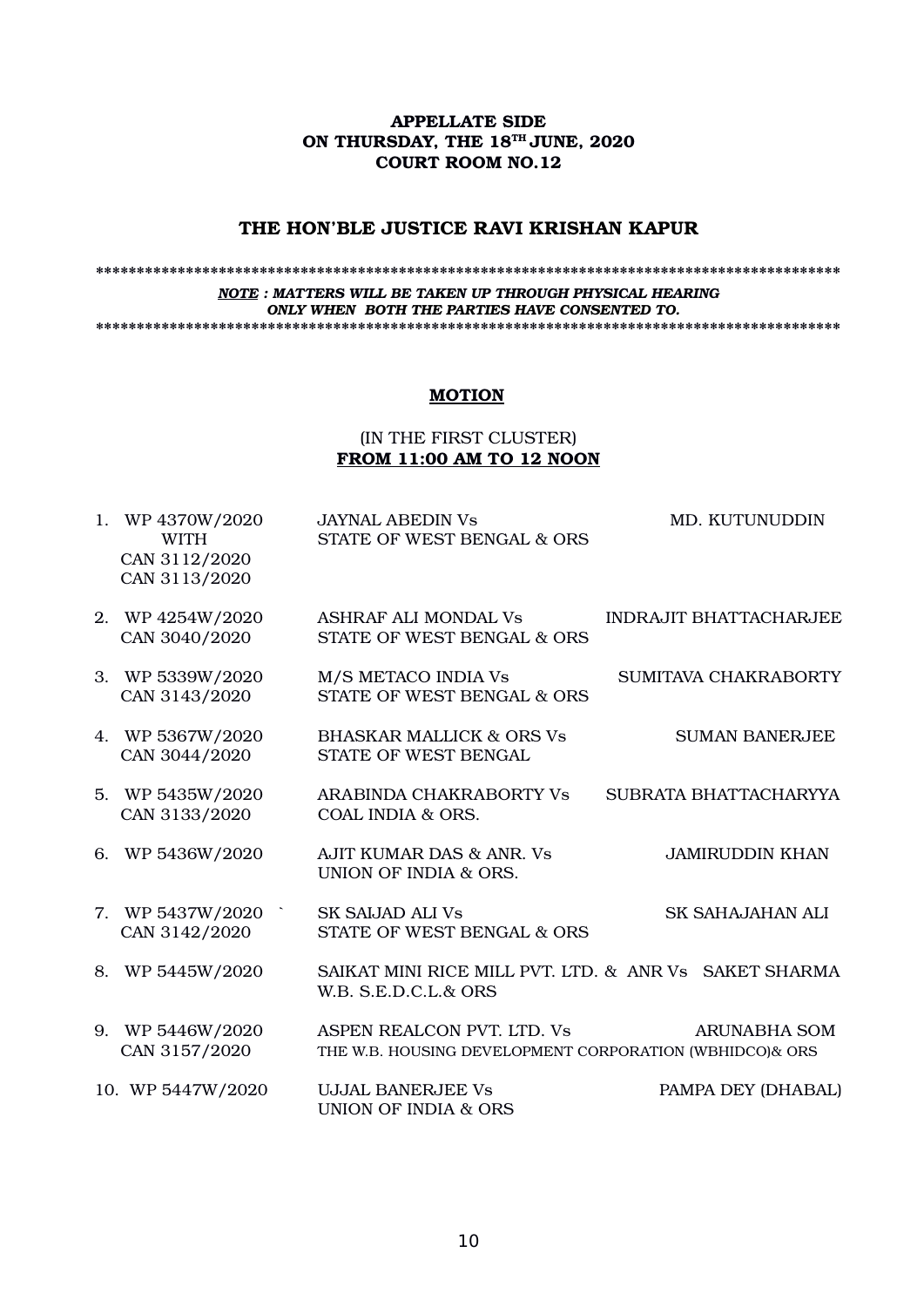# (IN THE SECOND CLUSTER) FROM 12 NOON TO 1:00 PM

| 11. WP 5448W/2020<br>CAN 3158/2020 | PARTHA PRATIM BISWAS Vs<br>STATE OF WEST BENGAL                                              | SHIBAJI KUMAR DAS      |
|------------------------------------|----------------------------------------------------------------------------------------------|------------------------|
| 12. WP 5449W/2020                  | D.E. PEFTER COMPANY Vs<br>STATE OF WEST BENGAL & ORS                                         | SUMITAVA CHAKRABORTY   |
| 13. WP 5451W/2020                  | <b>BIKASH NASKAR Vs</b><br>STATE OF WEST BENGAL & ORS                                        | SOUJANYA BANDYOPADHYAY |
| 14. WP 5452W/2020                  | <b>RINKU MONDAL Vs</b><br>STATE OF WEST BENGAL & ORS                                         | <b>MARIA RAHAMAN</b>   |
| 15. WP 5453W/2020                  | MSV INTERNATIONAL INC. & ANR Vs<br>WEST BENGAL HIGHWAY DEVELOPMENT CORPORATION LIMITED & ANR | <b>SUBHOJIT ROY</b>    |
| 16. WP 5454W/2020<br>CAN 3160/2020 | <b>BISWANATH GHOSH Vs</b><br>STATE OF WEST BENGAL & ORS                                      | <b>DIPAYAN KUNDU</b>   |
| 17. WP 5456W/2020<br>CAN 3161/2020 | <b>ABU YOSUF Vs</b><br>STATE OF WEST BENGAL & ORS                                            | <b>NEIL BASU</b>       |
| 18. WP 5457W/2020                  | KOIKHALI SIKSHAK OIKYA O KOLYAN SAMITY & ORS Vs<br>STATE OF WEST BENGAL & ORS                | <b>FIRDOUS SAMIM</b>   |
| 19. WP 5459W/2020                  | INTERNATIONAL COMMERCE LTD. & ANR Vs.<br>RESERVE BANK OF INDIA & ANR                         | <b>VICTOR DUTTA</b>    |
| 20. WP 5460W/2020<br>CAN 3163/2020 | DR. GOUTAM NEMO Vs<br>STATE OF WEST BENGAL & ORS                                             | SWADESH PRIYA GHOSH    |

# (IN THE THIRD CLUSTER) FROM 2:00 P.M. TO 3.00 P.M.

| 21. WP 5462W/2020                                   | CRESCENT FOUNDRY COMPANY PVT. LTD. Vs<br>THE W.B.S.E.D.C.L.& ORS | SUMITAVA CHAKRABORTY           |
|-----------------------------------------------------|------------------------------------------------------------------|--------------------------------|
| 22. WP 5463W/2020                                   | CHAITANYA BHATTACHARJEE Vs<br>STATE OF WEST BENGAL & ORS         | KARUNAMOYEE SAMANTA            |
| 23. WP 5464W/2020                                   | JAYABATI LAHA Vs<br>STATE OF WEST BENGAL & ORS                   | SUMITAVA CHAKRABORTY           |
| 24. WP 5465W/2020<br>CAN 3165/2020                  | SUBHATOSH MAJUMDAR Vs<br>UNION OF INDIA & ANR                    | SUBHATOSH MAJUMDAR (IN PERSON) |
| 25. WP 5467W/2020<br>CAN 3167/2020<br>CAN 3168/2020 | PROFESSOR JITENDRA NATH ROY Vs<br>STATE OF WEST BENGAL & ORS     | CHIRANJIB SINHA                |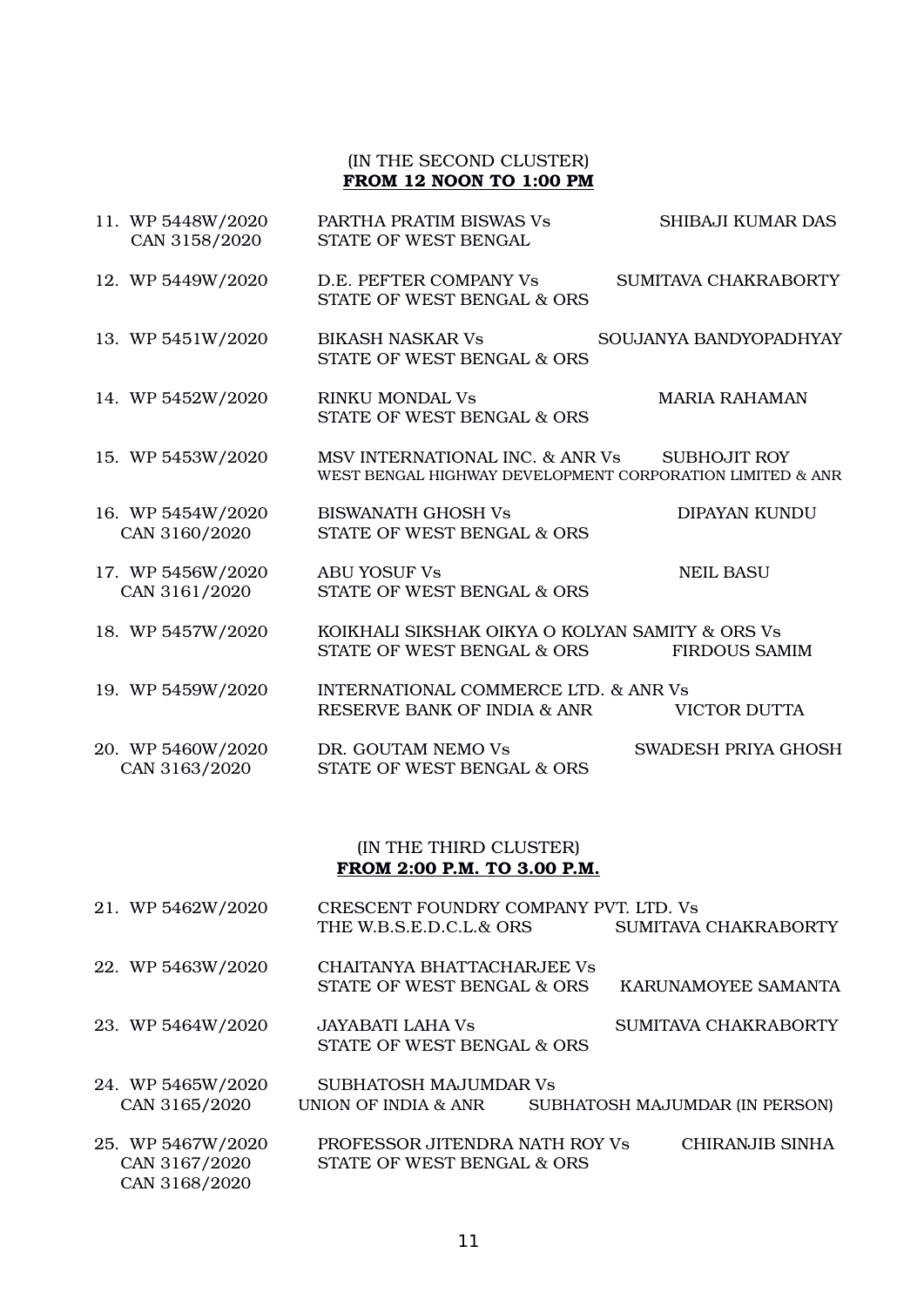| 26. WP 5468W/2020<br>CAN 3169/2020                     | <b>SOURAV SINGH Vs</b><br>STATE OF WEST BENGAL & ORS                              | <b>VIKASH SINGH</b>          |  |  |
|--------------------------------------------------------|-----------------------------------------------------------------------------------|------------------------------|--|--|
| 27. WP 5469W/2020                                      | <b>KANISHK SINHA Vs</b><br><b>HARSH VARDHAN &amp; ORS</b>                         | KANISHK SINHA (IN-PERSON)    |  |  |
| 28. WP 5471W/2020<br>CAN 3171/2020                     | KANISHK SINHA Vs<br><b>UNION OF INDIA &amp; ANR</b>                               | KANISHK SINHA (IN PERSON)    |  |  |
| 29. WP 5472W/2020<br>CAN 3172/2020                     | <b>NAMITA PAL Vs</b><br>STATE OF WEST BENGAL & ORS                                | S.G. CHOWDHURY               |  |  |
| 30. WP 5473W/2020<br>CAN 3173/2020                     | PROSENJIT SEN & ANR Vs<br>W.B. RENEWABLE ENERGY DEVELOPMENT AGENCY (WBREDA) & ORS | Q.A.M. FIROZ                 |  |  |
| (IN THE FOURTH CLUSTER)<br>FROM 3:00 P.M. TO 4:00 P.M. |                                                                                   |                              |  |  |
| 31. WP 5475W/2020                                      | DR. UPOSOMA DEY & ORS Vs<br>STATE OF WEST BENGAL & ORS                            | <b>FIRDOUS SAMIM</b>         |  |  |
| 32. WP 5476W/2020<br>CAN 3176/2020                     | J.S. PIGMENTS PVT. LTD. Vs<br>STATE OF WEST BENGAL & ORS                          | RAJARSHI CHATTERJEE          |  |  |
| 33. WP 5477W/2020<br>CAN 3177/2020                     | <b>ANKIT BANSAL Vs</b><br><b>BOARD OF TRUSTEES &amp; ORS</b>                      | MAYUKH MUKHERJEE             |  |  |
| 34. WP 5478W/2020                                      | THE BARNAGORE JUTE FACTORY PLC Vs<br><b>UNION OF INDIA &amp; ORS</b>              | <b>SUDIP MANDAL</b>          |  |  |
| 35. WP 5485W/2020<br>CAN 3188/2020                     | <b>RIJU SAHA &amp; ANR Vs</b><br><b>UNION OF INDIA &amp; ORS</b>                  | <b>SHIVIKA TIWARI</b>        |  |  |
| 36. WP 5486W/2020<br>CAN 3189/2020                     | <b>AVISHEK GOENKA Vs</b><br>THE NICL & ORS                                        | <b>ARITRA DAS</b>            |  |  |
| 37. WP 5487W/2020<br>CAN 3190/2020                     | POOBONG PLANTATION PVT LTD & ANR Vs<br><b>UNION OF INDIA</b>                      | <b>DEBORSHI DHAR</b>         |  |  |
| 38. WP 5488W/2020                                      | ROSHAN LAL AGARWAL & ANR Vs<br>STATE OF WEST BENGAL & ORS                         | <b>ANIRBAN GHOSH</b>         |  |  |
| 39. WP 5490W/2020<br>CAN 3191/2020                     | <b>BRAJO SUNDAR MALLICK Vs</b><br>STATE OF WEST BENGAL & ORS                      | <b>SUVADIP BHATTACHARJEE</b> |  |  |
| 40. WP 5494W/2020<br>CAN 3194/2020                     | <b>CHHABI DAS Vs</b><br>STATE OF WEST BENGAL                                      | <b>ASOK KUMAR JANAH</b>      |  |  |